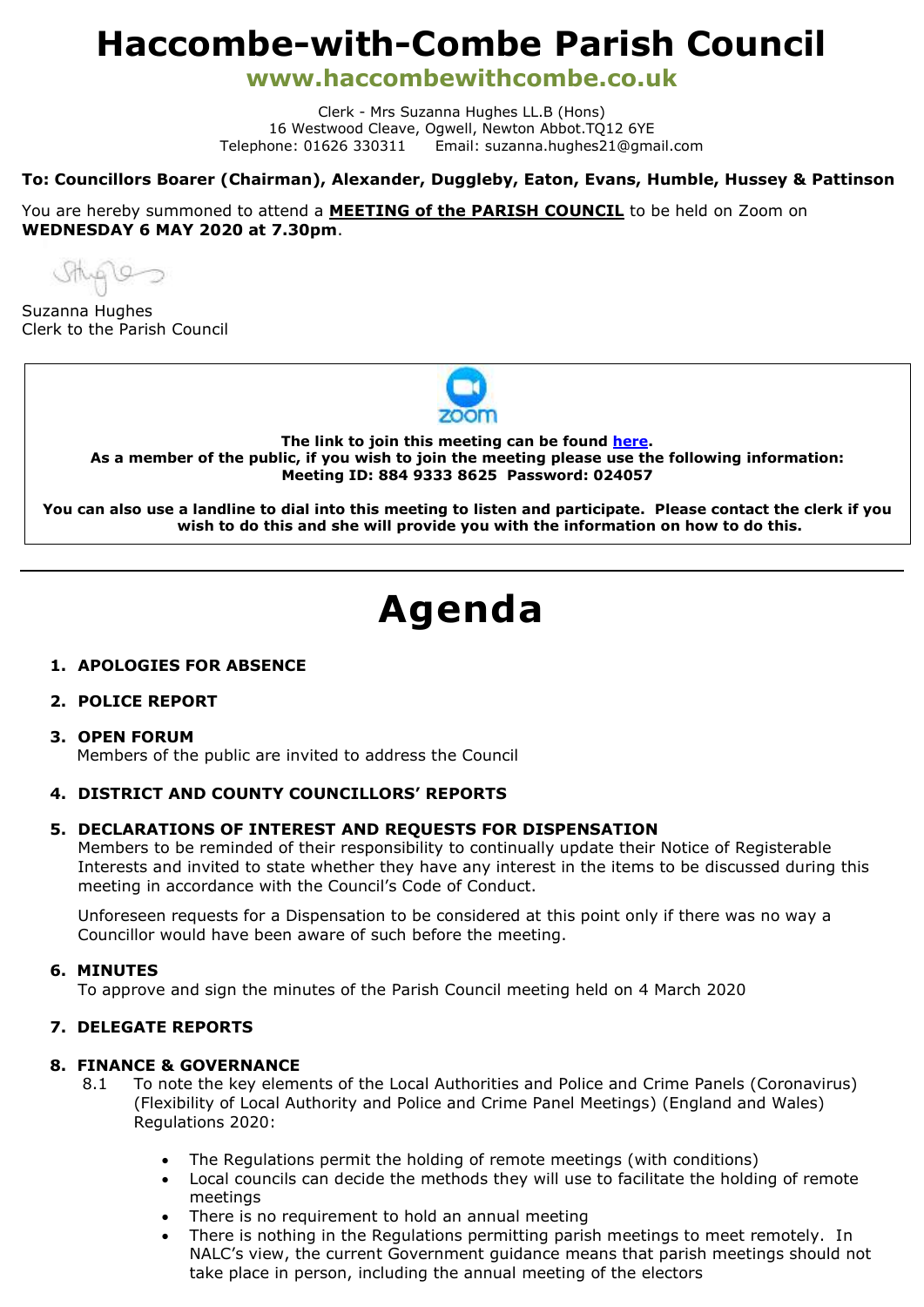#### 8.2 To confirm arrangements for the annual audit

#### 8.3 **Expenditure**

To approve the following payments:

| <b>Cheque no</b>                             | <b>Payee</b>     | <b>Details</b>                                  | <b>Amount</b> |
|----------------------------------------------|------------------|-------------------------------------------------|---------------|
| Online                                       | Came and Company | Insurance renewal                               | £647.31       |
| Online                                       | T Boarer         | Mower repairs, servicing, diesel &<br>postcrete | £595.41       |
| Online                                       | HMRC             | PAYE (O4)                                       | £63.00        |
| DD                                           | Opus Energy      | Hearn Field electricity (March)                 | £34.15        |
| <b>DD</b>                                    | Opus Energy      | Hearn Field electricity (April)                 | £35.25        |
| <b>DD</b>                                    | Clerk            | Salary (March)                                  | £268.62       |
| SO.                                          | Clerk            | Salary (April)                                  | £268.62       |
| Deducted from first<br>instalment of precept | <b>DALC</b>      | Annual membership fees                          | £205.51       |

#### 8.4 **Income**

To note income (1 April – 30 April 2020):

| <b>Received</b>    | <b>Received from</b>         | <b>Details</b>                | <b>Amount</b> |
|--------------------|------------------------------|-------------------------------|---------------|
| March & April 2020 | Lloyds Bank                  | Interest                      | £1.04         |
| 12 March 2020      | Hearn Field bookings         | Hearn Field bookings          | £120          |
| 24 April 2020      | Teignbridge District Council | Precept (first instalment)    | £4,336.50     |
| 27 April 2020      | <b>HMRC</b>                  | S126 VAT reclaim              | £3,153.40     |
| 28 April 2020      | Teignbridge District Council | <b>Business Support Grant</b> | £10,000       |
| 30 April 2020      | Western Power                | Way leave                     | £20.24        |

# 8.5 **Bank Balances at 30 April 2020**

| Current account | Savings account | <b>Sea Wall account</b> | <b>Total</b> |
|-----------------|-----------------|-------------------------|--------------|
| E17,811.75      | £8,477.88       | £4,327.23               | E30,616.86   |

#### **9. PLANNING**

9.1 **New applications/appeals** None

#### 9.2 **Decisions**

9.1.2 20/00496/TPO – Tidelands House, Shaldon Road, Combeinteignhead Fell one diseased Monterey cypress

To note that TDC has granted consent for these works

#### 9.3 **Enforcement matters**

To receive an email from the clerk of Stokeinteignhead Parish Council advising of possible enforcement issues in the parish

9.4 **Consultation**: Teignbridge District Council – Draft Teignbridge Local Plan (Part 1) 2020-2040 Comments are invited (deadline 15 June) (Documents can be viewed online at [www.teignbridge.gov.uk/localplanreview\)](www.teignbridge.gov.uk/localplanreview)

#### **10. COMMUNITY RESPONSE TO CORONAVIRUS**

To receive update

#### **11. WEBSITE ACCESSIBILITY**

Clerk to update members

#### **12. HEARN FIELD**

To receive a report to include maintenance of the field and servicing of the mower

# **13. HIGHWAYS AND FOOTPATHS**

- 13.1 To note that a P3 grant of £200 has been awarded for maintenance of the footpaths
- 13.2 To receive an email regarding the fallen cherry tree and others matters relating to the Gulmswell track
- 13.3 To report any other footpaths/highways issues